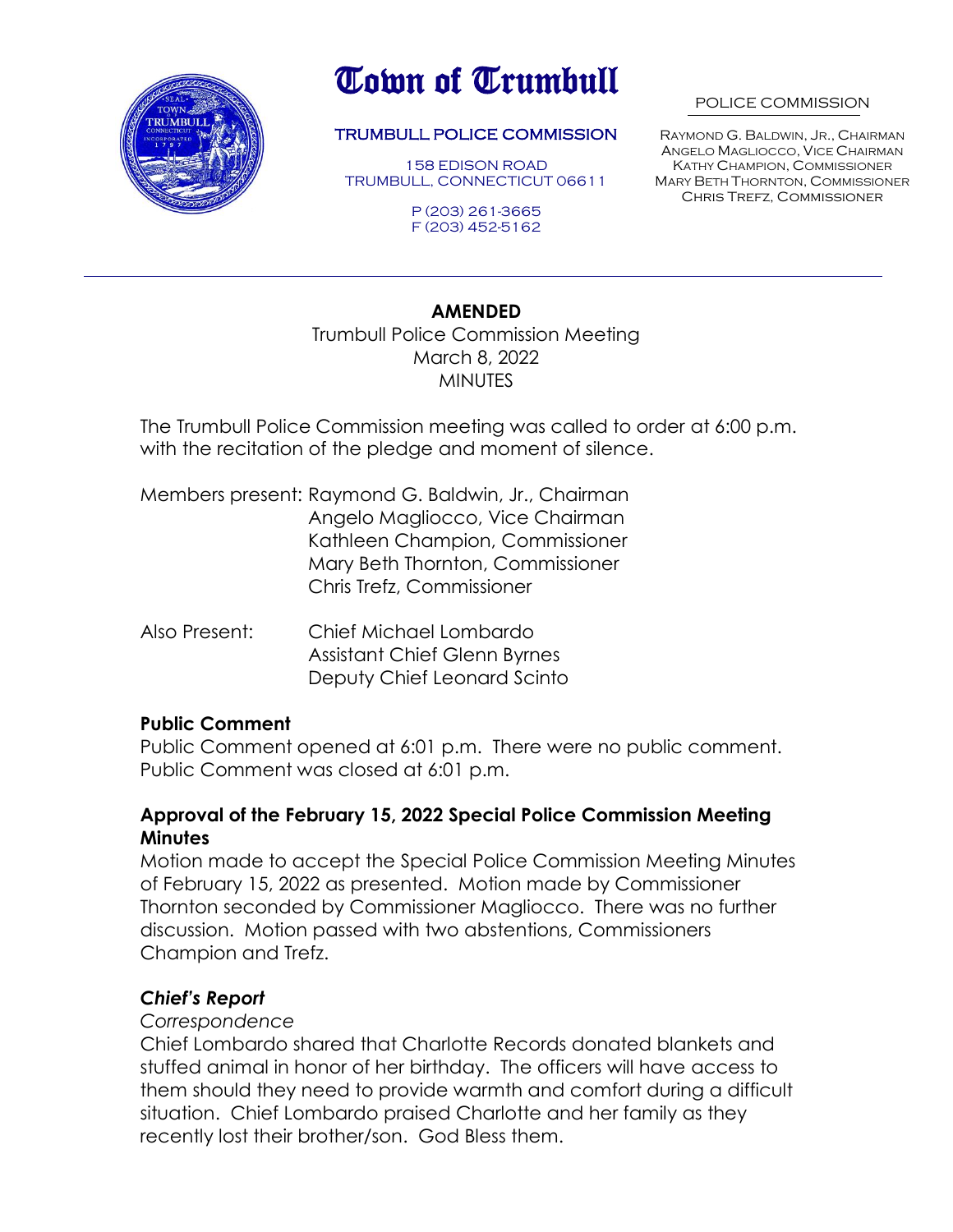### *Operations*

Chief Lombardo reviewed the Calls for Service Report for the month of February.

Chief Lombardo reviewed the Motor Vehicle Enforcement Report for the month of February.

Chief Lombardo reviewed the Criminal Incidents Report for the month of February. He also commented on the Thefts from MVs is due to the Catalytic Convertors being stolen.

Chief Lombardo reviewed the CLO Report from Officer Leos for the month of February. Chief Lombardo commented that the Police Substation opened in fall of 2015 where Officer Leos' office is located. The Westfield Shopping Center are very pleased to have him there.

Chief Lombardo reviewed the Incident Statistics Report for the month of February.

Chief Lombardo reviewed the SRO Reports from SRO Bartosik, SRO Duva and SRO Federowicz for the month of February.

Chief Lombardo reviewed the K-9 Reports from K-9 G. Lee and K-9 Carlson for the month of February.

Chief Lombardo reported that K-9 Bane required emergency surgery Friday evening due to an intestinal blockage. The surgery was successful and K-9 Bane is home recuperating. K-9 Bane is expected to return to work full-duty in about three weeks. The Department shared this news on their Facebook page. The Department has a K-9 fund account, unfortunately the funds will not cover all of the medical expenses. The Department is seeking assistance and are looking to have a link added to the Police Departments webpage, should anyone wish to make a donation throughout the year.

Commissioner Champion asked how much is needed to cover the remaining medical expenses.

Chief Lombardo indicated he believes it's approximately \$3,000 or less is needed.

Chief Lombardo reported for the month of February, there was one (1) juvenile referral. Chief Lombardo mentioned that the Juvenile Review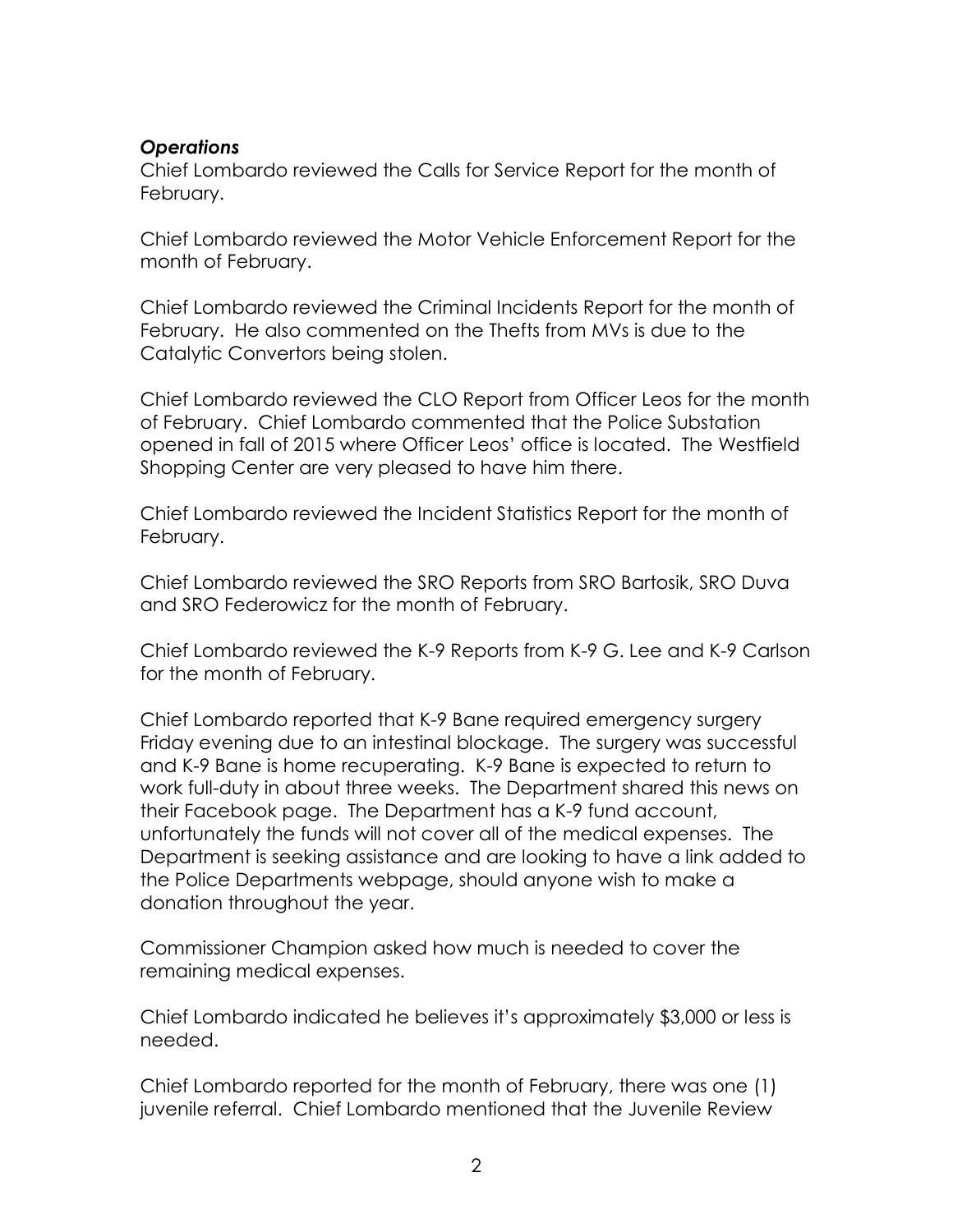Board is back-up and running in Trumbull. Officer Duva attended his first meeting last week for some juveniles that were referred to the Board.

Chief Lombardo reviewed the Arrest Summary Report for Adults for the month of February.

# **Traffic Division**

Chief Lombardo reviewed the Traffic Report for the month of February along with the memo to Patrol Supervisors to read at Line-Up of Traffic Issues/Complaints received and to have the Patrol Officers conduct traffic enforcement in those areas listed.

## **Detective Division Report**

Chief Lombardo reviewed the Detective Division Monthly Activity report provided for the month of February. Chief Lombardo brought to the Commissioners attention the thefts from motor vehicles, twelve (12) of the twenty (20) were Catalytic Convertors related. They were mostly take from retail locations and parking lots.

AC Byrnes commented that nine (9) out of the twelve (12) Catalytic Convertors were stolen at the Marriott Hotel parking lot.

# **Training**

Chief Lombardo reviewed the Training Monthly Activity report for the month of February. Chief Lombardo mentioned the Legal Update Training, was the second part of that training. Attorney Daigle spoke to all of the command staff, supervisors and field training officers. The training provided all the new legal updates for the Police Accountability Bill, training for Search and Seizure and Use of Force, etc.

# **Cadet Report**

Chief Lombardo reviewed the Cadet Report for the month of February.

# **Sick/Injury Report**

Chief Lombardo reviewed the sick/injury report for the department for the month of February.

# **Budget**

Chief Lombardo commented on the Departments YTD Budget Status with the overtime account is very high due to the shortage of officers within the Department as it has been the past months.

AC Byrnes indicated the good news is the Department is tracking very well as they are going into the fourth quarter. Plans are on their way already for fiscal year close out and he is optimistic the Department will end fine.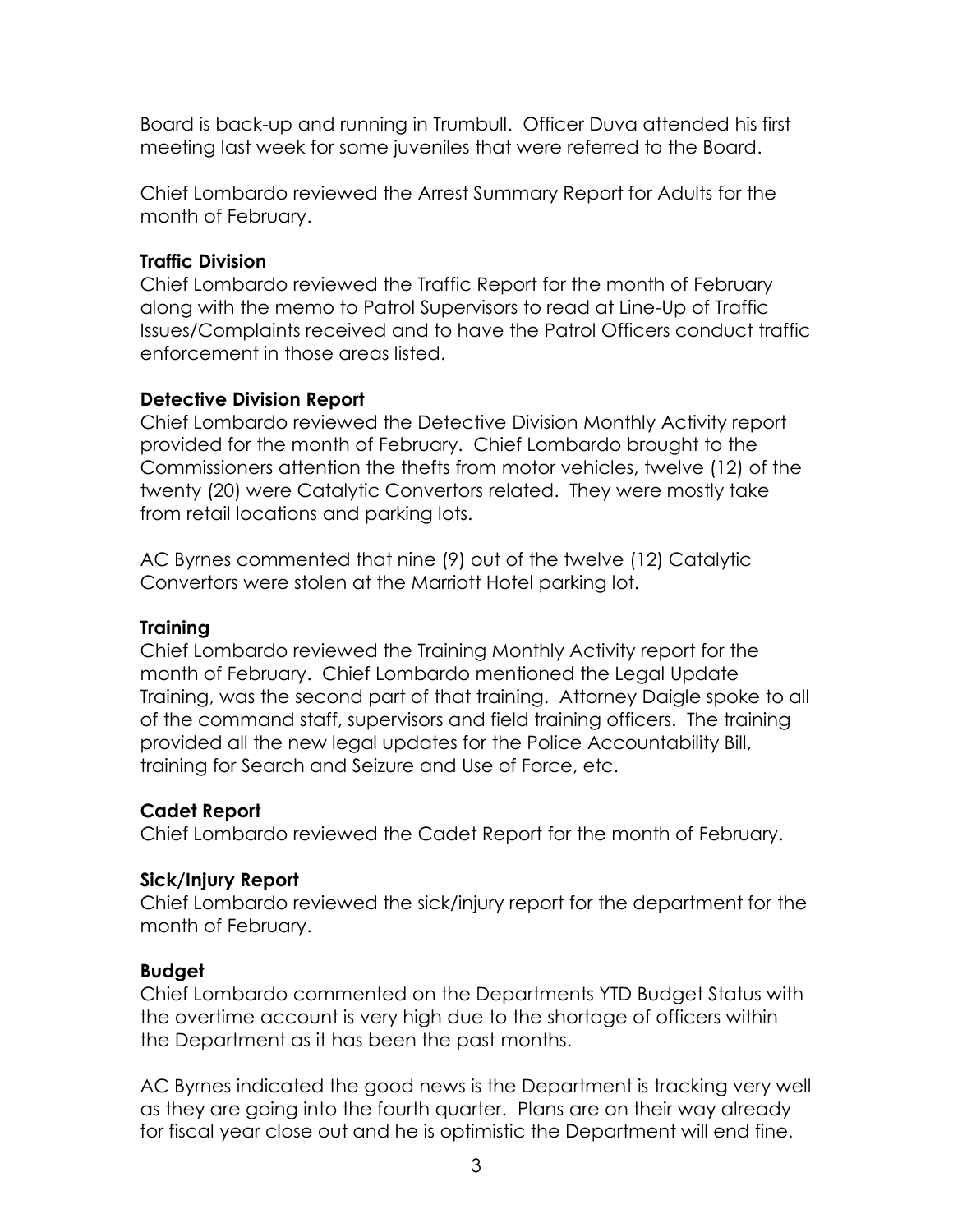AC Byrnes commented there is a little bit of anxiety regarding the new vehicles that were order, due to production concerns and chip shortages, etc. The three (3) gas vehicles purchased he believes have already been assembled. The Department is waiting on two (2) hybrid vehicles that were order a little later in the year. The Department is not sure if those vehicles have been assembled yet.

Commissioner Champion asked when the budget was submitted was an increase in overtime requested. Commissioner Champion asked if the Department plans on spending all of the \$840,000 that is allotted in this year's budget.

Chief Lombardo responded the Department did request an increase. The Department requested \$950,000 but was reduced to \$900,000.

AC Byrnes indicated yes the Department will spend all of the \$840,000 and is sure to exceed that amount.

#### **Old Business**

**Executive Session – Matters Concerning Deployment of Security Personnel** Chairman Baldwin indicated the next item on the agenda is Matters Concerning Deployment of Security Personnel which requires to enter into Executive Session.

A motion was made by Commissioner Magliocco at 6:23 p.m. to enter Executive Session for the purposes of Matters Concerning Deployment of Security Personnel, seconded by Commissioner Trefz. There was no further discussion. Motion passed unanimously.

Members present in Executive Session: Chairman Baldwin, Commissioners Champion, Magliocco, Thornton and Trefz. Also, present Chief Lombardo, AC Byrnes and DC Scinto.

A motion was made by Commissioner Trefz to exit Executive Session at 6:57 p.m., seconded by Commissioner Champion. There was no further discussion. Motion passed unanimously.

A motion was made by Commissioner Magliocco to grant Officer Matthew Corbit a ninety (90) day unpaid leave of absence effective March 9, 2022. During such leave of absence Officer Corbit shall not possess a Department firearm. Officer Corbit will be required to make regular reporting to the Department as determined by the chief of police or his designee. Upon Officer Corbit's return to active duty status he shall be required to successfully complete recertification training. Prior to